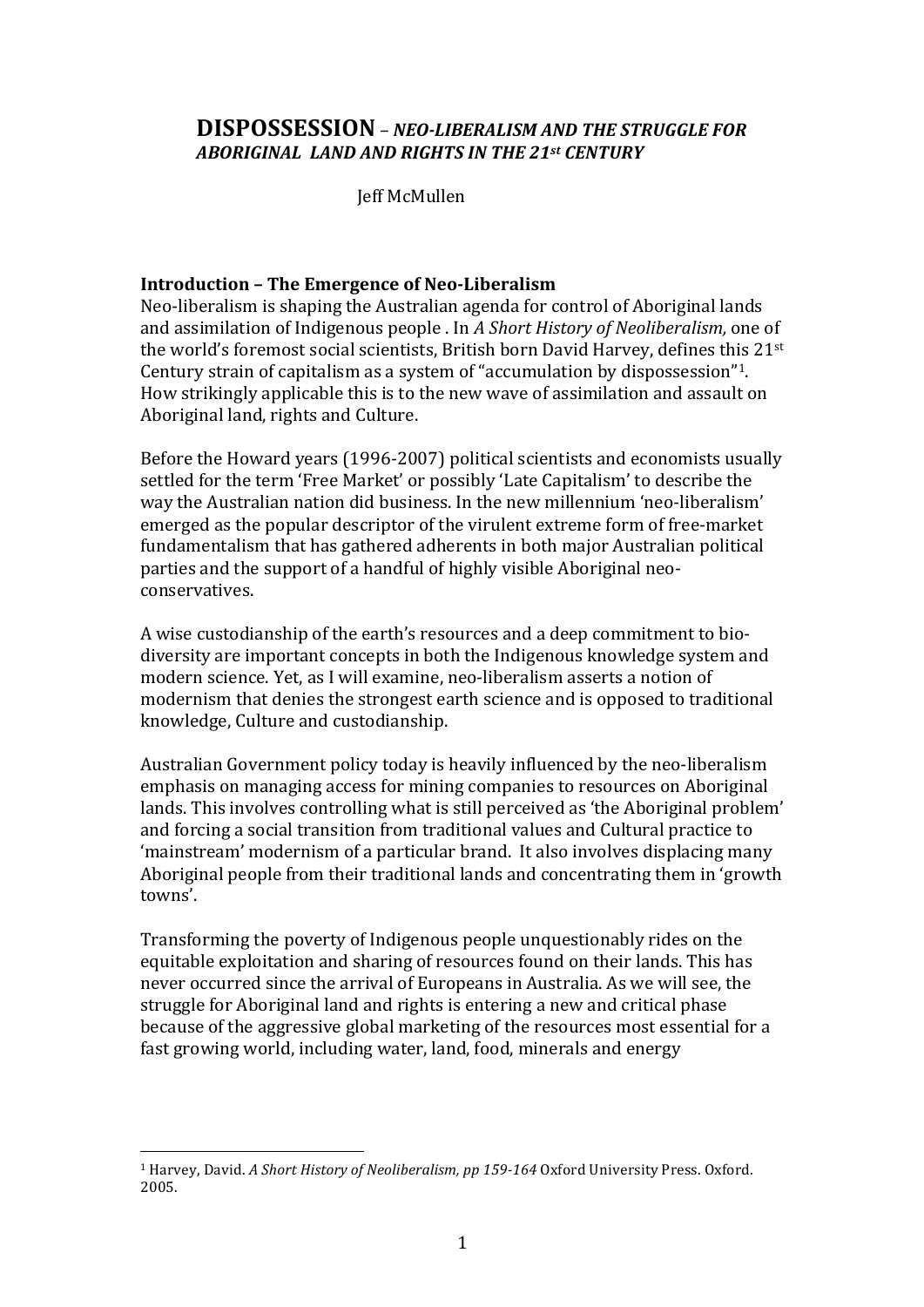#### Aboriginal Land, Dispossession & Denialism

Possession Island, off the tip of Cape York, is where James Cook planted the British flag to lay claim to lands owned by Aboriginal people for far longer than European civilisation existed. After his fateful misadventures and lost opportunities in the east coast encounters, Cook ignored his orders to negotiate. He looked right through the Aboriginal people who appeared along the coast and the lie of terra nullius was born. Then came the invasion, occupation and near obliteration of a way of life that had continued for longer than anyone knows. Sixty thousand years or was it eighty thousand? It hardly matters to most Australians who live in denial of how this modern nation was created and of the cost to the rightful owners of the land. A strong current of denialism flows through more than two centuries of Australian history. Today the beach on Possession Island is deserted. Just a white monument to the British Captain who stole the land looks down from a hill over the fringing coral reef and green-blue sea. All you hear is the cry of birds in the wetlands. Aboriginal people were cleared off their land here many decades ago. It should have been called Dispossession Island.

"The relationship between black and white Australians, so many of our problems, come down to these few words  $\ldots$  'it didn't happen'. The country is living in denial."<sup>2</sup> The Jirribal elder and scholar, Dr Ernie Grant has devoted much of his life to bringing the Aboriginal way of seeing and the longer timelines of Australian history into the classroom and into our consciousness as a nation. *My Land, My Tracks*<sup>3</sup>, his seminal study of Aboriginal relationships to land, language, Culture, time and place, evolved into the *Holistic Planning and Teaching*  $Framework<sup>4</sup>$  championing the value of Indigenous studies for all Australians. Understanding where we really are, who we are and how we are shaped by interconnections in our living environment helps us define what it means to be Australian and offers a way of ending the relentless government efforts to assimilate Aboriginal and Torres Strait Islander people. Walking ancient trails in the rainforests of far north Queensland, this eminent custodian of traditional Aboriginal knowledge discussed the future of life on earth, the pattern of global development and the crushing impact of neo-liberal style growth on Aboriginal lands and communities. Dr Grant emphasised that there are intrinsic links between the holistic Indigenous intellectual system and the most compelling earth science. "Only through understanding the way Aboriginal people see the world will Australians appreciate how this knowledge is vitally important to us all to manage the health of our country. We have extraordinarily subtle and sophisticated knowledge of this land, its animals and the complexities of the seasons. Our struggle is to get people and Government to understand what it means to be sentient custodians."<sup>5</sup>

<sup>&</sup>lt;sup>2</sup> Grant, Ernie. Interview with author, Jeff McMullen, Tully, Queensland 2005.

<sup>&</sup>lt;sup>3</sup> Grant, Ernie. *My Land, My Tracks*, Published by Innisfail and District Education Centre, Innisfail Queensland!1998.

<sup>&</sup>lt;sup>4</sup> Grant, Ernie. *Holistic Planning & Teaching Framework*, produced by Critical Mass Media, Oueensland, 2005.

<sup>&</sup>lt;sup>5</sup> Grant, Ernie. Interview with author, Jeff McMullen, Echo Creek, Queensland 2006.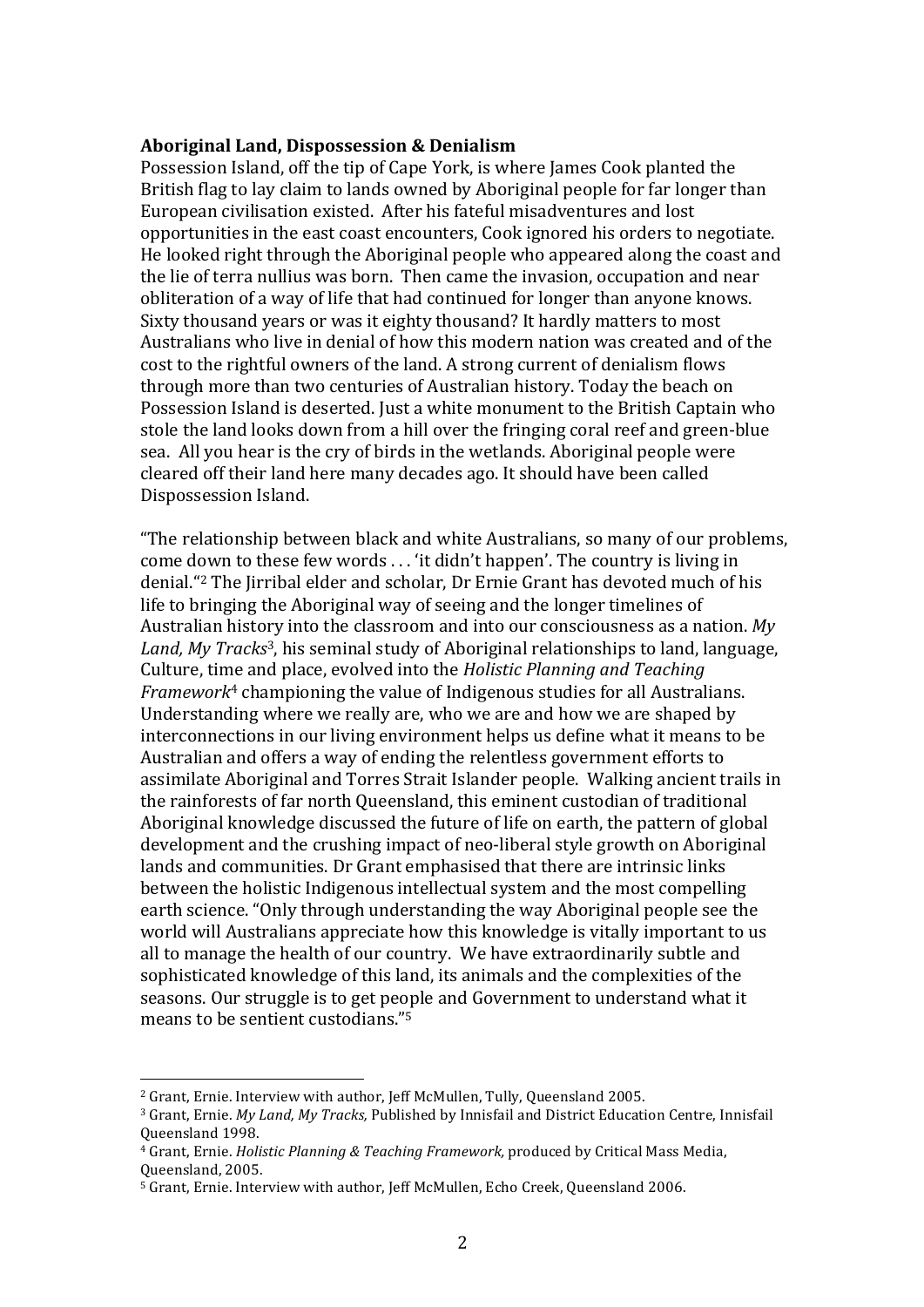Around Australia and in many other parts of the world Indigenous societies, and perhaps the human family as a whole, stand at a crossroads. It is not only the vexing choice of which direction might overcome the current global economic crisis in a world interconnected by extraordinary growth and massive debt. Neoliberalism, a free-market fundamentalism that worships a particular brand of modernisation, is strikingly hostile to the central tenets of Aboriginal custodianship and to the overwhelming evidence offered by multi-disciplinary scientists that the current pattern of human growth is fuelling chaotic but interconnected threats to the diversity of life on earth. Understanding the big picture allows us to see what is driving the neo-liberal assault on Aboriginal land, rights and Culture in the 21st Century.

#### Neo-Liberalism, Earth Science & Environment

British earth scientist, Norman Myers, has calculated that since World War Two humans have devoured more raw materials than all of our ancestors combined.<sup>6</sup> Travelling the world for over half a century I saw the distinctive pattern of neoliberal development first emerging in many of the thirty warzones I reported from, especially African nations including Mozambique, Liberia, Sierra Leone, South Africa and Rwanda. Rich and powerful nations, responding to the growing market demand for food, water, raw materials and especially energy, have swallowed up as much as one third of some African states. "Two thirds of the land acquired by rich nation investors over the past decade is in Africa, the continent with the greatest food needs. The total acreage transferred to sovereign wealth funds, multinational food producers and even hedge funds could provide food for 1 billion people, Oxfam says."7 In Zambia, James Ferguson observed the people of the copper belt pushed by the neo-liberal drive for modernisation into an unsustainable industrial economy and then a staggering, "humiliating expulsion"<sup>8</sup> from the global community. Steven Gregory<sup>9</sup> describes how the neo-liberal modernist project creates widespread social unrest in developing nations such as the Dominican Republic. Through Central America and South America, I witnessed the same pattern. With the global population surging towards eight billion around 2025 it is clear that in the struggle for resources we are at war with one another and with the earth itself. In a world out of kilter, the poorest countries and the poorest communities within rich nations are most vulnerable. We must awake to this clear threat to the long-term survival of our species.

As I warned in *A Life of Extremes, Journeys and Encounters*, there is clear evidence that our world is now in the midst of its sixth period of mass extinction.

<sup>&</sup>lt;sup>6</sup> Meyers, Norman. *Global Security, Essay in Life Stories, World Renown Scientists Reflect on their* Lives and the Future of Life on Earth, published by University of California Press, Berkley Los Angeles, 2000.

<sup>&</sup>lt;sup>7</sup> Stocking,Barbara. Chief Executive of Oxfam, quoted in Sydney Morning Herald and The Telegraph, London, October 5<sup>th</sup> 2012.

<sup>8</sup> Ferguson, James. *Global Disconnect: Abjection and the Aftermath of Modernism*,".In J.X. Inda and R.Rosaldo, editors, The Anthropology of Globalization, pp 136-153. Published by Blackwell, Malden, Massachusetts, 2002.

<sup>&</sup>lt;sup>9</sup> Gregory, Steven. *The Devil Behind the Mirror: Globalization and Politics in the Dominican Republic, Published by University of California Press, Berkley, California, 2007.*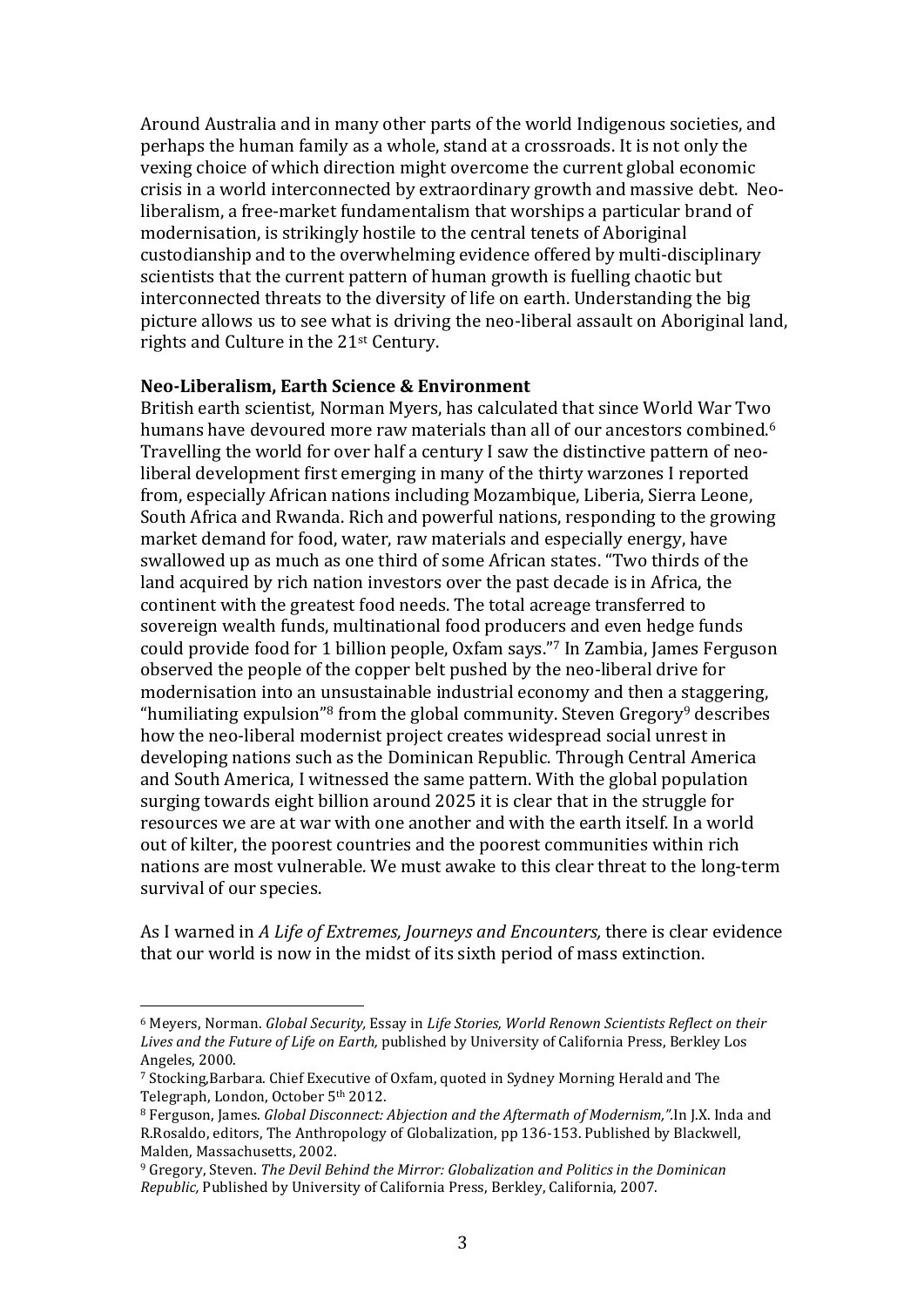By 2100 one third of all living species may be gone. Watch the birds now on the wing because of the extant 10, 000 species, 7000 are in drastic decline. Take a long walk through a forest and a deep drink on its beauty because up to 50, 000 of the world's 250, 000 kinds of plants are expected to disappear over the next few decades... As bad as it is now, it can get much worse.<sup>10</sup>

#### **Climate Change Denialism & Neo-Liberalism**

Climate change is now almost guaranteed to make life worse for millions of people. The political hesitancy and irrational delays by giant industrial economies to respond prudently to this threat, outlined by former American Vice President, Al Gore in his book, *The Assault on Reason*,<sup>11</sup> are heavily influenced by the neo-liberal agenda. " Wealthy right-wing ideologues have joined with the most cynical and irresponsible companies in the oil, coal and mining industries to contribute large sums of money to finance pseudoscientific front groups that specialise in sowing confusion in the public's mind about global warming. They issue one misleading "report" after another, pretending that there is significant disagreement in the legitimate scientific community in areas where there is actually a broad-based consensus".<sup>12</sup>

Towards the end of a remarkable scientific life, the brilliant biologist, Edward O. Wilson, described by novelist Tom Wolfe as 'the new Charles Darwin', has issued a passionate call for a new enlightenment and a challenge to the self-interest of neo-liberalism. It is an assertion of our collective responsibility as custodians of the earth, an echo of Ernie Grant's Aboriginal wisdom that holds that every man, woman and child has some responsibility to ensure the long term well being of the human family. "Surely one moral precept we can agree on," Wilson writes, "is to stop destroving our birthplace, the only home humanity will ever have. The evidence for climate warming, with industrial pollution as the principal cause, is now overwhelming".<sup>13</sup>

So why, we should ask, is neo-liberalism in denial of this overwhelming scientific evidence? Why is the same ideological mindset so hostile to the concepts of environmental science and to Indigenous Custodianship based not on maximum production or short-term profit but on maximum sustained yield for all generations to come? Why have some prominent Aboriginal people, including Noel Pearson, Marcia Langton and Warren Mundine, turned their wrath on environmentalists, linked their political and economic strategies to mining companies, echoing unashamedly the neo-liberal cry for free-market capitalism in remote communities?

<sup>&</sup>lt;sup>10</sup> McMullen, Jeff. *A Life of Extremes, Journeys and Encounters*, Published by HarperCollins Australia, Sydney, 2001.

<sup>&</sup>lt;sup>11</sup> Gore, Al. *The Assault on Reason*, pp 191-214, published by Bloomsbury, London 2007.  $12$  ibid, page 200.

<sup>&</sup>lt;sup>13</sup> Wilson, Edward O. *The Social Conquest of Earth*, Published by W.W.Norton, New York 2012.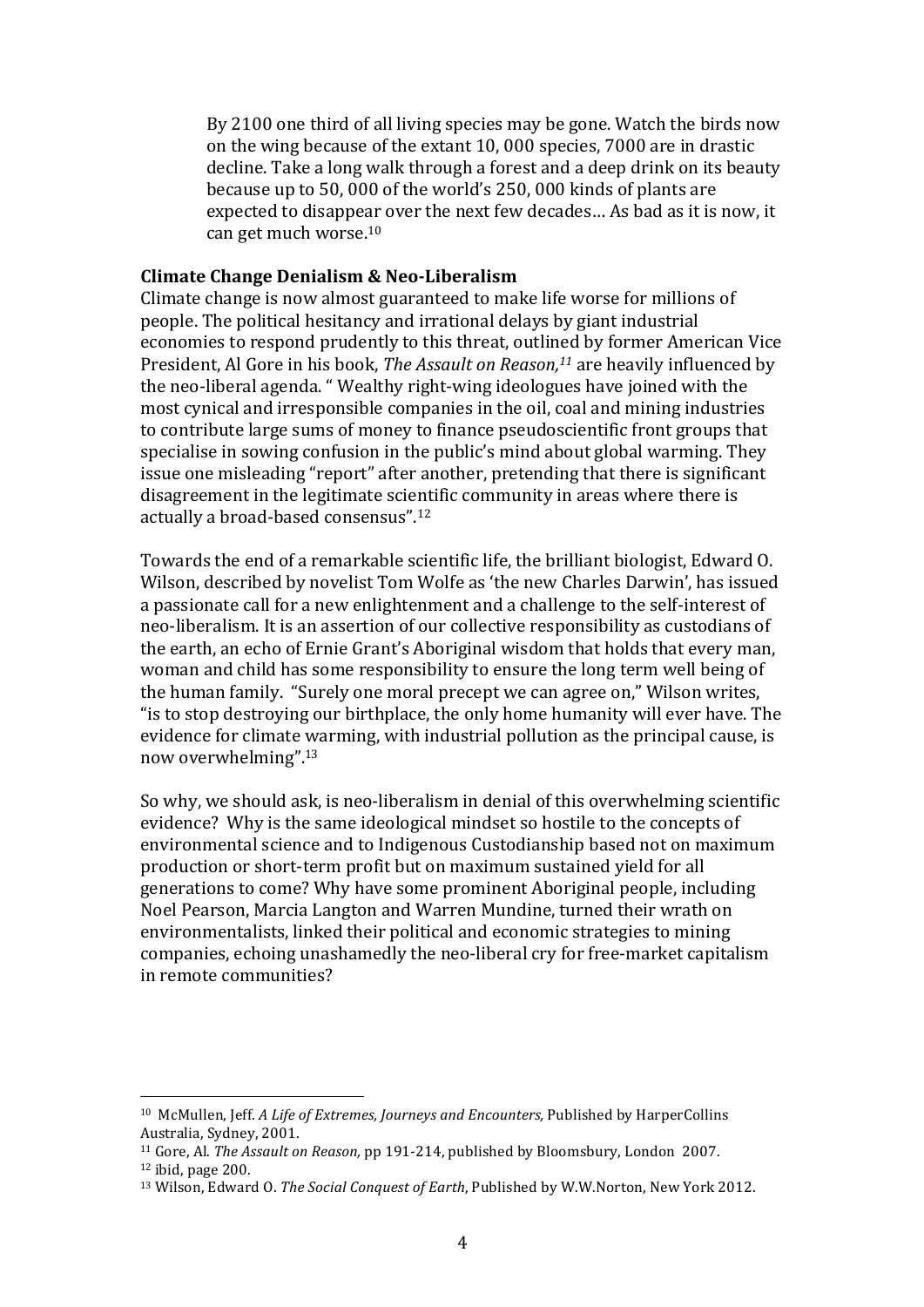As Robert Manne has vigorously argued, climate change denialism in Australia "is predominantly a phenomenon of the Right"<sup>14</sup> and is heavily marketed by News Limited newspapers, especially the nation's only national broadsheet. The *Australian*. "It's style and tone are...unlike that of any other newspaper in the nation's history. *The Australian* is ruthless in pursuit of those who oppose its worldview...[including] market fundamentalism and minimal action on climate change…".15

It is no accident that that same Australian mass media outlets amplify the voices of the Culture War warriors who see Aboriginal custodianship, traditional Culture and attachment to communal living on Aboriginal lands as anachronistic impediments to capitalism. Neo-liberalism connects the agendas of 'modernising' Aboriginal Culture and allowing mining companies to vigorously exploit at minimum cost the mineral treasure on Aboriginal lands.

# **How Neo-Liberalism Shapes the Australian Agenda**

A close examination of the tenets of neo-liberalism illuminates a great deal of Australian Government policy towards Indigenous people from John Howard to Kevin Rudd and Julia Gillard, or even a change to Tony Abbott.

In *A Short History of Neoliberalism<sup>16</sup>* David Harvey identifies four essential features of neo-liberals:

- 1. "privatization and commodification" of public/community goods,
- 2. "financialization" to treat good or bad events as opportunities for economic speculation.
- 3. "management and manipulation of crises" to establish the neo-con agenda,
- 4. "state redistribution" of wealth, not to the poor but the rich and powerful.

Harvey presents a convincing argument that neo-liberalism is not 'trickle down economics' but exploitation aimed at upward redistribution of wealth, enriching capital managers. "Redistributive effects and increasing social inequality have in fact been such a persistent feature of neoliberalisation as to be regarded as structural to the whole project."  $17$  This raises the question of who benefits from neo-liberal style development of Aboriginal lands whether it be through mining or agriculture?

In her essay, *The Resource Curse*, one of the most prominent Aboriginal neoliberals, Professor Marcia Langton, wrestles with her dilemma of recognising the transformative potential of mining but also its current devastating impact on impoverished Aboriginal communities."Australia is a rich first-world nation, largely because of this mineral wealth. Yet the wealth is not evenly distributed, and this has produced economic, social and political problems that are likely to

<sup>&</sup>lt;sup>14</sup> Manne,Robert. *A Dark Victory, How Vested Interests Defeated Climate Science, In The Monthly,* issue  $81$ , pp  $22-36$ . Collingwood. August,  $2012$ .

<sup>&</sup>lt;sup>15</sup> Manne, Robert, "*Bad News, Murdoch's Australian and the Shaping of the Nation"*, page 3, Quarterly!Essay,!issue!43,!2011

<sup>&</sup>lt;sup>16</sup> Harvey, David. *A Short History of Neoliberalism, pp 159-164* Oxford University Press. Oxford. 2005.

 $17$  Ibid page  $16$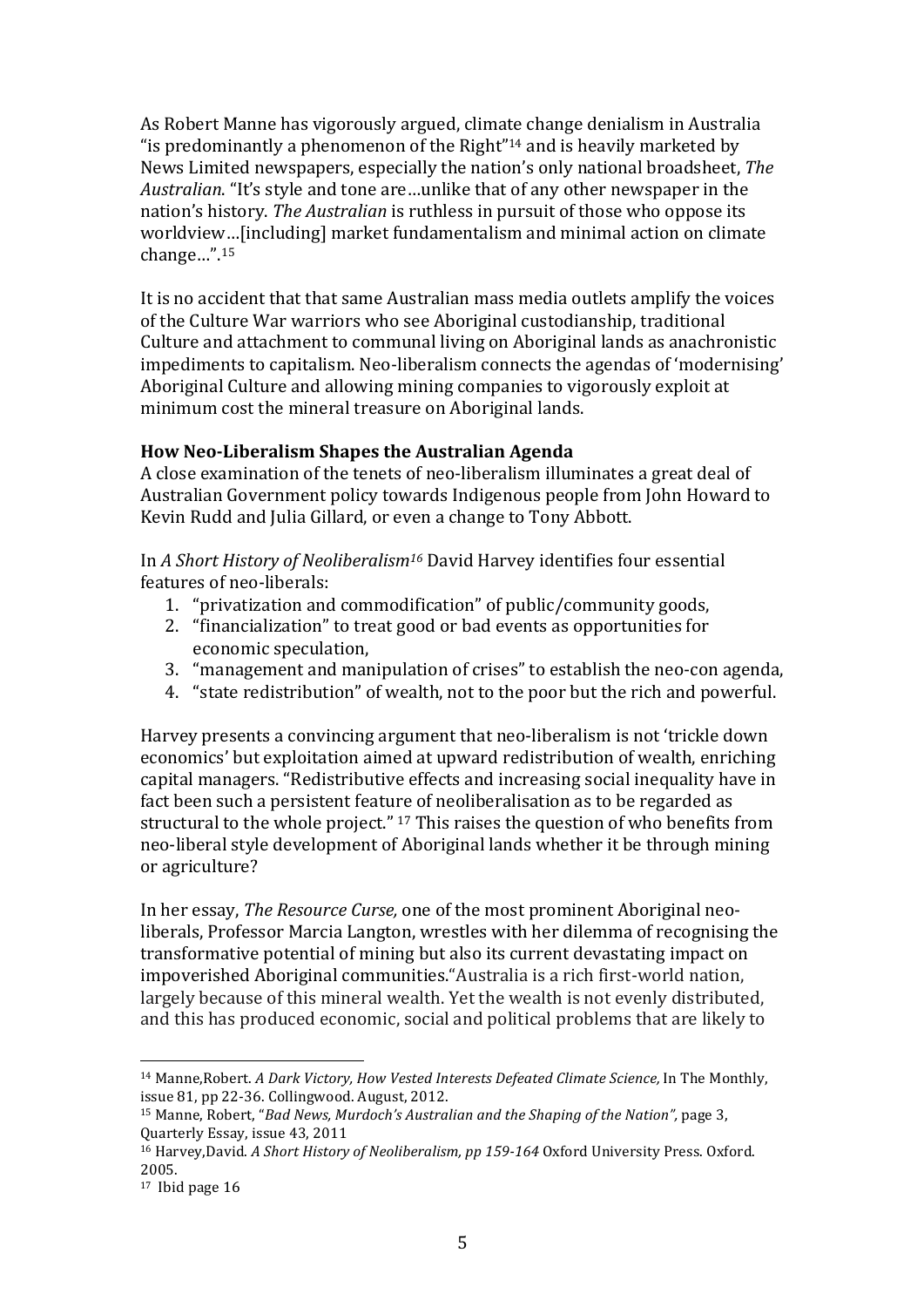become more acute....Settler-Australians not working in the resources sector and Aboriginal people in the mining provinces are at the mercy of economic and policy forces that lower their everyday living conditions, and limit their life chances and opportunities. This has the mark of the 'resource curse,' an economic condition that blights many mineral-dependent nations."<sup>18</sup>

The aggressive neo-liberal land grab is dividing whole communities and even brothers. In the Kimberley and Pilbara in Western Australia, across the Northern Territory, on Cape York and in parts of NSW and South Australia, it is disturbing to see the divide and conquer tactics of mining companies and governments. Aboriginal Lands Councils and even extended family groups engage in costly court battles, arguing bitterly over whether to take the short-term payoff from mining or try to preserve the land and the natural systems that support all life on Earth. Some Aboriginal elders question whether these choices will ever be compatible but others believe that Traditional Owners and communities must strike the best possible bargain. Geoff Scott<sup>19</sup> of the NSW Aboriginal Lands Council advocates active involvement of Aboriginal people in exploring for petroleum on their lands. Lawyer Wayne Bergmann of the Kimberley Land Council made the same argument that Aboriginal communities must unify to reach long term agreements that transform their poverty<sup>20</sup>.

While the giant machines scrape the red dirt country for bauxite and the foreign ships line up for iron ore, coal and uranium, so far there is little evidence that mining has eased the disadvantage of Australia's half a million Aboriginal and Torres Strait islander people. The usual pattern in remote Australia is that local housing and food prices go up and only the fly-in and fly-out workforce can afford the steeper cost of living. In a nation where citizens do not own the subsoil rights to minerals, Indigenous people are forever denied the genuine control and full value of the most of their lands. In neo-liberal eyes, to grant Aboriginal people such a right would be "exceptionalism", the concept much targeted by John Howard. However, those who believe in the sustainability of Aboriginal communal land ownership, including Professor Jon Altmann of the ANU's Centre for Aboriginal Policy Research Centre, contend that a genuine transfer of wealth through full mineral rights would be one of the few daring moves that could 'close the gaps' and end Indigenous disadvantage<sup>21</sup>. This is clearly not the case under the neo-liberal agenda.

It became apparent that with the arrival of various kinds of millennial madness neo-liberalism's distinctive view of growth and modernisation infected Australia's hard-line Cultural War warriors. We frequently heard the demand

<sup>&</sup>lt;sup>18</sup> Langton, Marcia. *The Resource Curse.* Griffith Review. Edition 28. Griffith University. Oueensland. May 2010.

 $19$  Scott, Geoff. CEO of NSW Aboriginal Lands Council issues statement advocating petroleum exploration licenses on Aboriginal lands. 9 March 2012.

<sup>&</sup>lt;sup>20</sup> Bergmann, Wayne, Quoted by Jeff McMullen in Address to World Indigenous Business Forum, New York, October 4<sup>th</sup> 2011. Linked article, *The Promised Land, column by Jeff McMullen in The Tracker"Magazine,*

<sup>&</sup>lt;sup>21</sup> Altman, Jon and Martin, David, Editors, *Power, Culture, Economy, Indigenous Australians and Mining, Published by CAEPR. Australian National University. 1993.*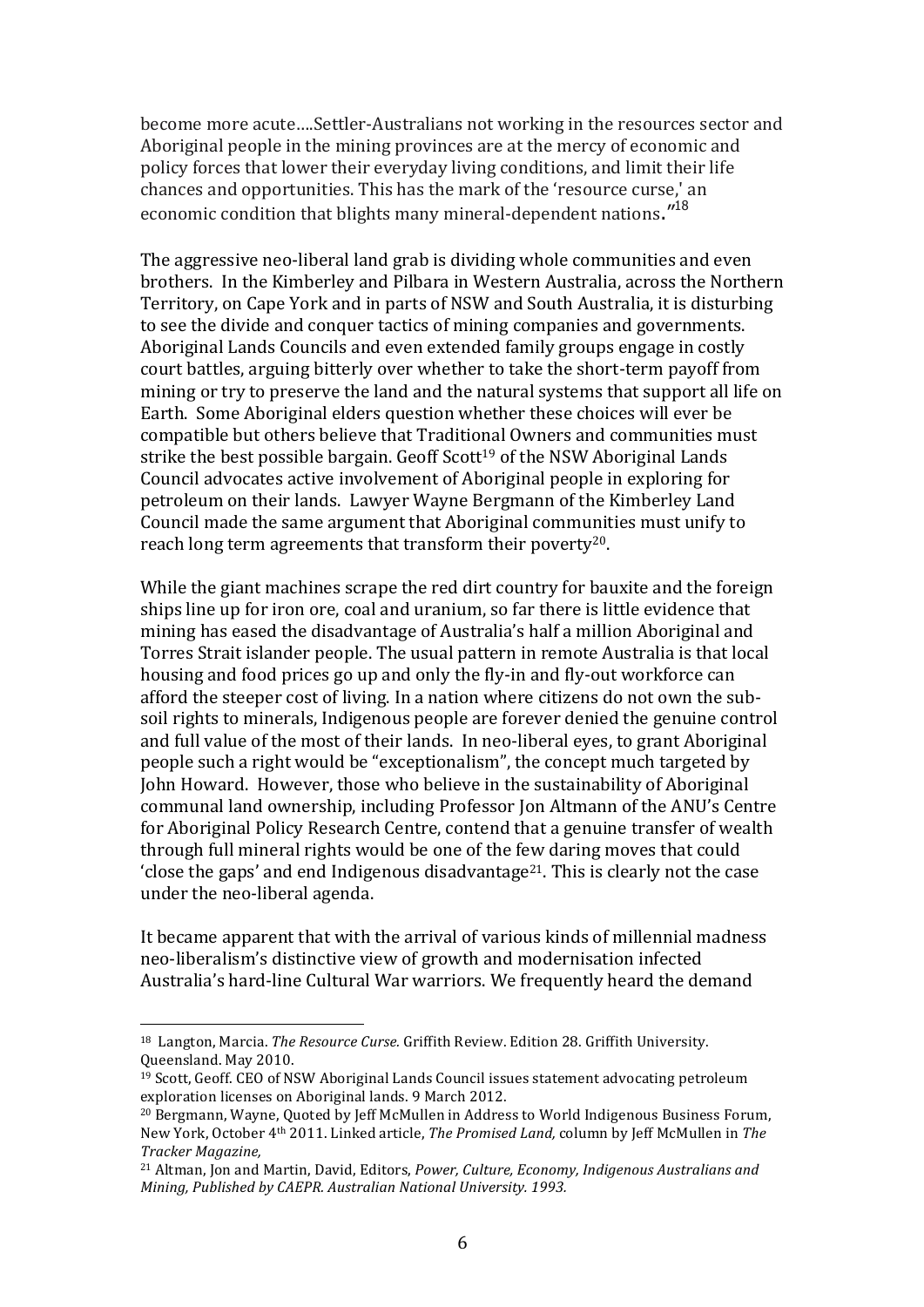that Indigenous Culture be "modernised" from Roger Sandall, Ron Brunton, Keith Windschuttle, Gary Johns, and Helen Hughes. This view was best expressed, however, by anthropologist, Peter Sutton, who appeared to be frustrated (like Noel Pearson) by the long period of Aboriginal policy failure and lack of development. Sutton concluded in a landmark essay and later his prize winning book, *The Politics of Suffering*, that Indigenous Cultures must be "renovated"<sup>22</sup>. The attacks on Aboriginal traditional practice are founded on a narrow and worrying conception of 'modernisation' because very clearly, Sutton's decades of anthropological work as well as far more reasonable insights from Djinyini Gondarra and Richard Trudgeon in *Why Warriors Lie Down and Die*,<sup>23</sup>indicate how the 'modern' invasion of the Aboriginal way of life also brought devastating illness, racism, alcohol and drug abuse, social disruption on the edge of mining communities, the undermining of traditional respect for authority, and a profound sense of pain and confusion. Yet in the relentless portrayal of Top End Australia as a 'failed state', neo-liberals focus their attack on Aboriginal Culture, insisting that the animist attachment to land and communal living is anachronistic. Remote communities are written off as cultural relics, museum pieces and ghettoes of poverty and pointlessness. Neo-liberalism creates a selffulfilling prophecy of hopelessness, a wave of dispossession that crushes the spirits of Aboriginal people and leaves them more vulnerable to exploitation of their lands.

#### **Privatisation of Aboriginal Lands**

!!!!!!!!!!!!!!!!!!!!!!!!!!!!!!!!!!!!!!!!!!!!!!!!!!!!!!!

Reflecting David Harvey's first tenet of neo-liberalism, 'privatisation' of Aboriginal lands is the neo-liberal spearhead hurled deep into the heart of the traditional Aboriginal way of life. For more than a decade the Howard Government waged war on Aboriginal Self-Determination and Land Rights with a vigorous effort to extinguish Native Title, the humiliating dismantling of the Aboriginal and Torres Strait Islander Commission (ATSIC) and a foray against the Aboriginal Land Rights Act (1976). Even in the Labor Party, some like Dr Gary Johns and Aboriginal businessman, Warren Mundine, then National Vice President of the ALP, jeered at the old 'Nugget Coombs' model of communal Aboriginal society and cheered for private land ownership, arguing that "communal land holding was retarding Aboriginal people."<sup>24</sup> As neo-liberalism began to influence Howard's inner circle of advisers, the bureaucracy in Canberra and some prominent Aboriginal political operators, by far the most influential poison pen was wielded by Professor Helen Hughes.

In the first wave of Australian neo-liberalism in the opening decade of the  $21<sup>st</sup>$ Century, Hughes, a Senior Fellow at the right-wing Centre for Independent Studies, launched her grossly distorted view of the policy of self-determination shaped by the economist and former Reserve Bank head, Nugget Coombs. She decried the "experiment that was to give Aborigines and Torres Strait Islanders a

<sup>&</sup>lt;sup>22</sup> Sutton, Peter. *The Politics of Suffering. Indigenous Australia and the End of the Liberal Consensus.* Published by Melbourne University Press, July 2009.

<sup>&</sup>lt;sup>23</sup> Trudgeon, Richard. *Why Warriors Lie Down and Die*, published by Aboriginal Resources and Development Services Inc. Darwin. 2000.

<sup>&</sup>lt;sup>24</sup> Mundine, Warren. Quoted in *A Way Forward on Aboriginal Welfare*, The Australian, (11-12) December 2004)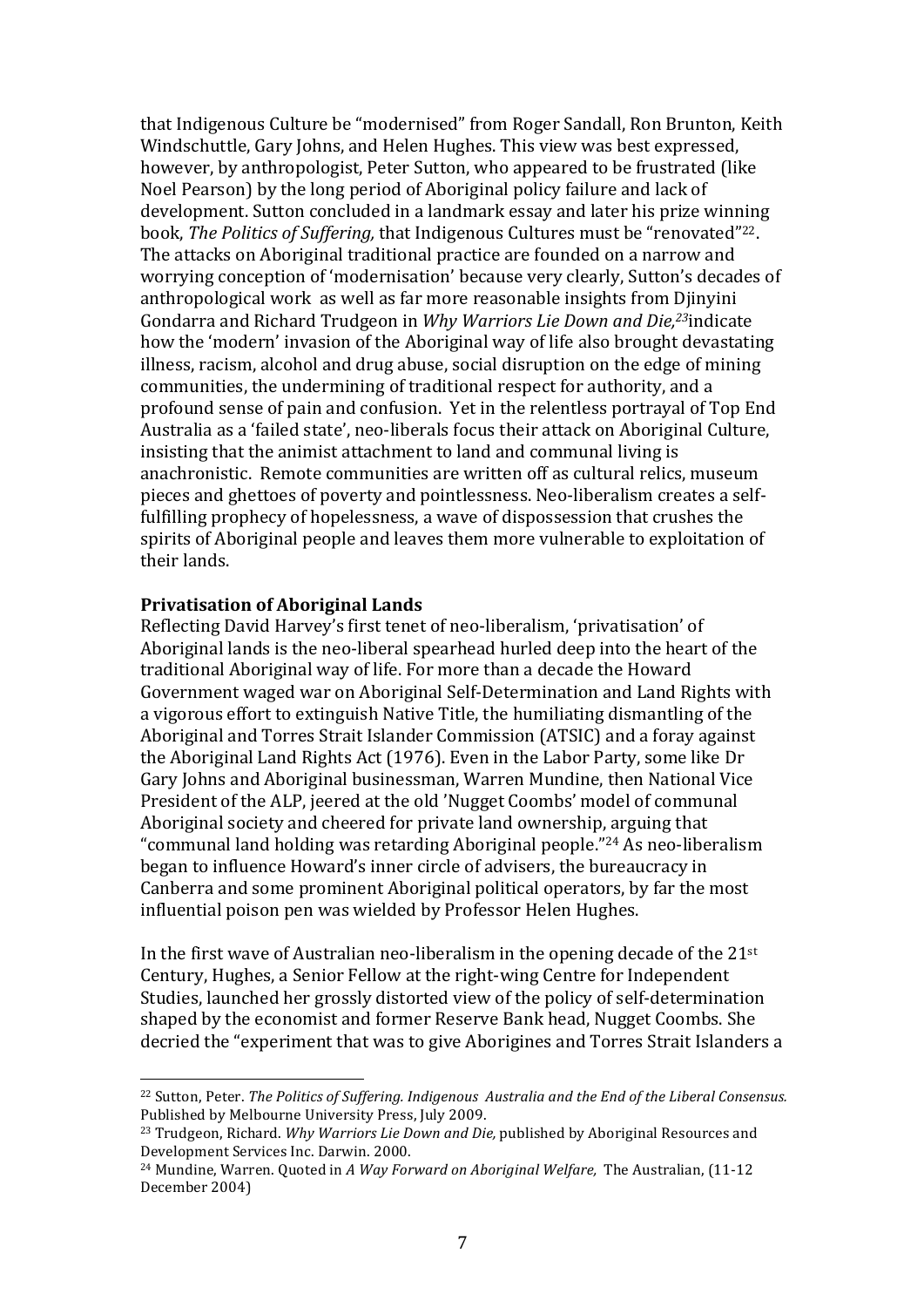socialist utopia, leading to the establishment of a separate nation."25 As Robert Manne has noted, "Coombs was not the kind of Rousseauian, 'noble savage' dreamer that his ideological enemies on the Right invariably suggest."26 Coombs advocated autonomy for remote Aboriginal homelands based on traditional Cultural divisions, the kind of Indigenous control that I have witnessed bring rapid improvement to the wellbeing of many First Nations societies in the United States and on the Saami lands of Norway, Finland and Sweden. The three decades of research by Steven Cornell and Joe Kalt of the Harvard Project on American Indian Economic Development<sup>27</sup> underscores that genuine sovereign control is the key to progress. Like most of the neo-liberal academics in Australia, Hughes ignored this global evidence and instead identified as the first and urgent priority the introduction of an Aboriginal land ownership framework with individual property rights. She proposed 99-year leases of remote communities to allow government to facilitate a switch to private home ownership<sup>28</sup>. Not only was Hughes constructing David Harvey's first pillar of neo-liberalism, she was creating for the Howard Government the intellectual antecedents to 'justify' the shock and awe of the federal government's dramatic and unprecedented Intervention into 73 remote communities in the Northern Territory. "As children grow into adults (and sometimes even earlier) substance abuse – petrol sniffing, drinking, and smoking tobacco and cannabis - becomes prevalent, following the anomie of lives without schooling that engages children's interest, without interaction with the wider world and without an outlook for employment and income. Child abuse is evident in the high incidence of sexually transmitted  $d$ iseases  $"^{29}$ 

### **Neo-Liberalism & Intervention**

We should never forget David Harvey's dictum that "management or manipulation of crises" allows neo-liberals to establish their real agendas. The Howard Government and the Labor Opposition rushed with obscene haste to pass the Northern Territory Emergency Response Act (2007) because of a manufactured crisis over child sexual abuse. The radicalism of the Intervention was concealed by the government's media manipulation of the scandalising. shaming issue of sexual abuse. Canadian best-selling author Naomi Klein's book, The Shock Doctrine: The Rise of Disaster Capitalism,<sup>30</sup> analyses how neo-liberal governments exploit shock therapy in a brazen campaign "of erasing and remaking the world"<sup>31</sup>. Like Harvey, Klein examines natural disasters such as Hurricane Katrina in 2005 and shock interventions such as the War in Iraq based

American Indian Economic Development? American Indian Studies Center, UCLA, Los Angeles. 1992.

<sup>&</sup>lt;sup>25</sup> Hughes, Helen and Warin, Jenness, A New Deal for Aboriaines and Torres Strait Islanders in Remote Communities, page 2, Issue Analysis Number 54, The Centre for Independent Studies, March 2005.

<sup>&</sup>lt;sup>26</sup> Manne, Robert. *Pearson's Gamble, Stanner's Dream.page* 35. The Monthly. August 2007. <sup>27</sup> Cornell, Steven and Kalt, Joseph, eds, *What Can Tribes Do? Strategies and Institutions in* 

<sup>&</sup>lt;sup>28</sup> Hughes, page 1 and page 4.

<sup>&</sup>lt;sup>29</sup> Ibid pp 11-12.

<sup>&</sup>lt;sup>30</sup> Klein, Naomi. The Shock Doctrine: The Rise of Disaster Capitalism, published by Penguin Books, London 2008.

 $31$  Ibid page 3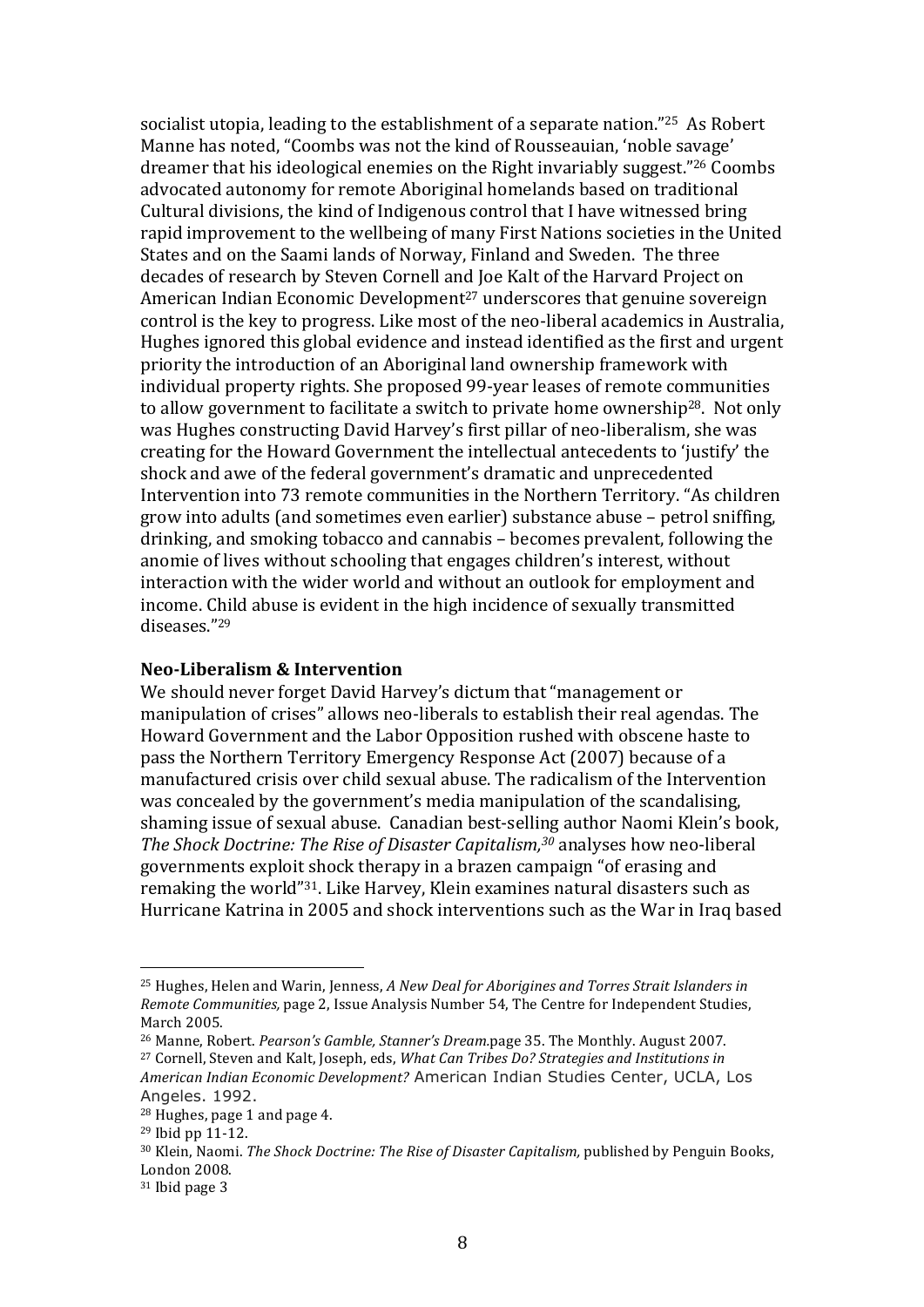on the Big Lie of weapons of mass destruction, to show neo-liberalism in action, manipulating crises to create a new pathway for profit.

In late June 2007, just weeks after the Australian Army and federal police began pouring into the remote communities, I gave a series of public speeches to focus on the real emergency in the heartland of the country in contrast to the manufactured crisis over child sexual abuse.

> The *Children of the Sunrise* are indeed in danger.....We have had an emergency in the heartland of this country for over twenty years. *Syndrome X* the doctors call it. This cluster of chronic illnesses, diabetes, renal disease, strokes, hypertension, cancer and heart disease, has reduced the life expectancy of Aboriginal people to seventeen years less than the rest of us. In the remote communities I have worked closely with over many years I rarely meet an Aboriginal man close to my age. Most of the people I knew there twenty years ago are gone. They are dying of totally preventable and treatable illnesses, because the life to which they have been sentenced at birth is barely a life at all. This is our *Great Australian Emergency*.....We have turned away from the *Children of the First Sunrise*. Numerous government inquiries, Royal Commissions, State, Territory and Commonwealth agreements, anguished cries from Magistrates, angry authors, endless investigations, PhD studies and shocking media reports have told us for decades that many of this nation's children go hungry, wandering away from school to look for a scrap of damper or junk food to fill their rumbling bellies, stumbling around with addled brains from petrol sniffing and dope smoking, losing sense of what is healthy and even normal because of this traumatized state, a cross-generational trauma that confuses everything, scrambles all judgement and sees morality surrender, despite the anguish of mothers and fathers who clutch at their children and try to protect them. Too many people, white and black, think it is hopeless. Too many have given up caring. A contagion of sadness and depression sees lives sinking like that big red ball on the horizon.....It was this tragic collapse, long ignored despite the pain of the very youngest and the old, that set the stage for the Howard Government's dramatic seizure of the remote communities and a vast tract of the Northern Territory.<sup>32</sup>

The ex-Army Captain, Mal Brough, Minister for Indigenous Affairs in the Howard Government, clearly shocked the nation by declaring that there were paedophiles in every one of the seized Aboriginal communities.<sup>33</sup> Brough and Howard can be heard building the Australian Government's extraordinary *Big Lie* in the rapid-cut sequences of the anti-Intervention documentary, Our

<sup>&</sup>lt;sup>32</sup> McMullen, Jeff. *The Children of the Sunrise.* Speech at Australian Catholic University, Sydney, 25<sup>th</sup> June 2007.

<sup>&</sup>lt;sup>33</sup> Brough, Malcolm. Speaking in *Our Generation*, 2010 documentary voicing Aboriginal demands for their right to land and Culture, directed by Sinem Sabam and Damien Curtis, Co-Producers Djiniyini Gondarra and Jeff McMullen.

See <www.ourgeneration.org.au>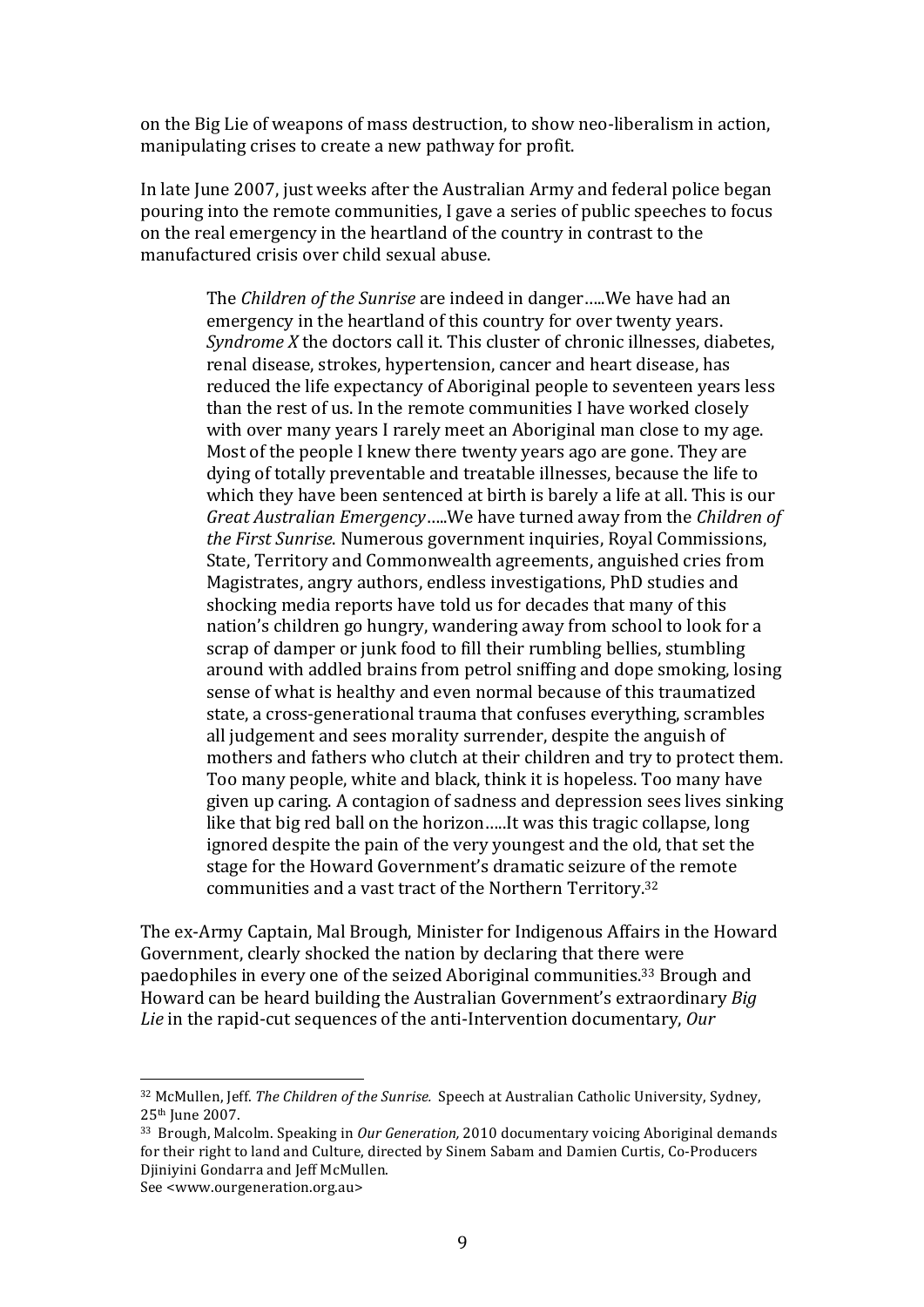*Generation.<sup>34</sup>* "Children, children, children"...the words are repeated over and over again but hardly anyone remembers today that after an exhaustive investigation the Australian Crimes Commission<sup>35</sup> reported that there were no paedophile rings as alleged by Brough. It didn't matter, because as Harvey and Klein argue, the shock tactics had established a clear 'reality' in the eyes of the public and the neo-liberals had moved ahead on their real agenda.

While the academic Helen Hughes has been aptly described by Noel Pearson as "that most relentless of field-marshals", Mal Brough's role for the neo-liberals, captured in the film, *Our Generation*, was little more than a clumsy corporal barking orders at Aboriginal communities in a military style campaign replete with jargon about an emergency phase proceeding to normalisation. Unquestionably the neo-liberal's little general in this disastrous season of dispossession was the Napoleonic figure of Noel Pearson. His role was to contribute to tragic divisions in the Northern Territory resistance to the Intervention and enormous moral confusion among white Australians about the Government's motives. The Intervention's further extraordinary damage to the Aboriginal sense of control and wellbeing makes it the gravest policy disaster since the removal of Aboriginal children in the Stolen Generations.

In his first book, a collection of neo-liberal essays entitled *Up From the Mission : Selected Writings<sup>36</sup>, we get a picture of a 'Labor outsider' deeply depressed by* the Aboriginal lack of progress. Pearson's grandly ambitious view of his leadership strengths, as well as his frustrations and contradictions, drove him towards his own version of Klein's 'shock doctrine'. In 2007 Pearson wrote a lengthy letter to the Prime Minister making the case that Howard could win the election late that year by making a bold and uncharacteristic offer to give Constitutional recognition to Aboriginal people in a new preamble to the Constitution. What many Aboriginal people would never forgive him for was Pearson's explicit (although qualified) support for the Northern Territory Intervention because his sway over social conservatives gave enormous authority and momentum to the seizure of 73 remote communities far removed from his traditional sphere of influence.

A skilful polemicist, political power-broker and big businessman, Noel Pearson, captured more attention than any other contemporary Aboriginal Australian during the decade long ascendance of neo-liberalism in Indigenous policy. The founder of the Cape York Institute was heavily promoted for many years by *The Australian* and ABC television programs like *Australian Story.* Pearson's prolific essay writing made him seem like a human printing press, taking obvious delight in manufacturing ideas and slogans such as "radical hope", "ending welfare dependency", "rights and responsibilities" and the intriguing political concept of "the radical centre". While this performance from the bully pulpit often dazzled many white Australians, Pearson antagonised a great number of highly respected

 $34$  ihid

 $35$  Lawler, John, Commissioner of Australian Crimes Commission, quoted in The Age, July  $5<sup>th</sup> 2009$ . <sup>36</sup> Pearson, Noel. *Up From the Mission : Selected Writings, published by Black Inc, Collingwood,* Victoria, 2009.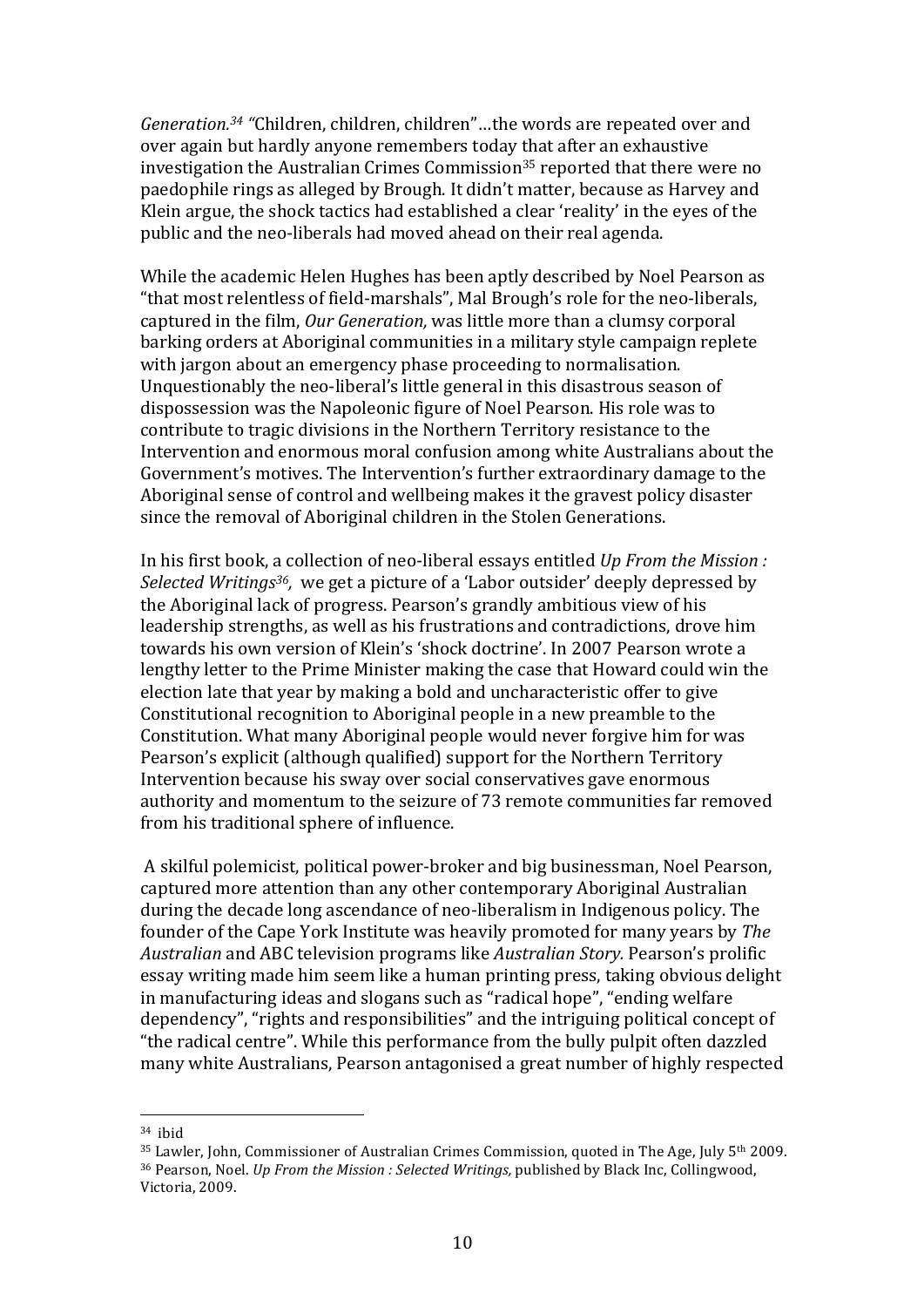Aboriginal leaders and has never captured the support of a majority of his own people.

One of Australia's strongest Aboriginal statesmen, Patrick Dodson, challenged Pearson's neo-liberal forays telling a Yolngu audience in 2008 that Pearson was part of an ideological group including Marcia Langton and Warren Mundine that "don't recognise you, they don't recognise your culture."<sup>37</sup>

The Yolngu leader, Reverend Dr. Djiniyini Gondarra, who travelled to Geneva and London to appeal to international human rights authorities to overturn the Northern Territory Intervention, issued repeated pleas to Government and fellow Australians, warnings pointedly aimed at Noel Pearson. "Don't listen to these leaders who want to divide and conquer us. You appointed these people as Aboriginal spokesmen, not us. He is not our man, he is your man." $38$ 

In August, 2007, soon after the launch of the Northern Territory Intervention, *The Monthly* magazine had a cover story with a picture of a confronting, angry man in full rhetorical stride with the headline, *IS PEARSON RIGHT?* It was that well versed analyst of neo-liberalism, Professor Robert Manne, who offered this cogent summation of Pearson's radical political plan to 'remake the world' of Indigenous people:

Pearson's plan is not merely an audacious (and very expensive) neoliberal blueprint for the revival of Aboriginal community and the adaptation of Aboriginal identity to conditions of modernity. It is based on the paradoxical belief that the sticks and carrots of a transformative, interventionist policy of social-engineering, can create the character of the responsible, acquisitive individual on which the philosophy of neoliberalism is premised. This is Pearson's gamble.<sup>39</sup>

For all of his eloquence and intellect, there have been wild swings in Noel Pearson's political judgement. During his frustrating battles with conservatives over Native Title he branded them "racist scum" <sup>40</sup> and yet today he is allied to them and clings to the hope that Tony Abbott will deliver Constitutional recognition and real improvement for Indigenous Australians. When conservative governments were elected in 2012 in both Queensland and the Northern Territory, Pearson still found himself falling into early policy disputes with them, indicating that the 'radical centre' is a distant mirage. The aggression of his political forays has been matched by their disastrous impact.

Pearson's confident but mistaken prediction in 2007 that John Howard could triumph and that the conservatives would bring lasting change to Aboriginal

<sup>&</sup>lt;sup>37</sup> Dodson, Patrick, Quoted from Community meeting on Elcho Island, NT, reported by Natasha Robinson in *The Australian* December 12 2008.

<sup>38</sup> Gondarra, Djiniyini. Interview with Jeff McMullen, Darwin 2009. Associated remarks in the documentary, Our Generation (2010).

<sup>&</sup>lt;sup>39</sup> Manne, Robert. *Pearson's Gamble, Stanner's Dream*. Page 40. In The Monthly magazine, August 2007.

<sup>40</sup> Pearson, Noel. Quoted in Manne, page 38.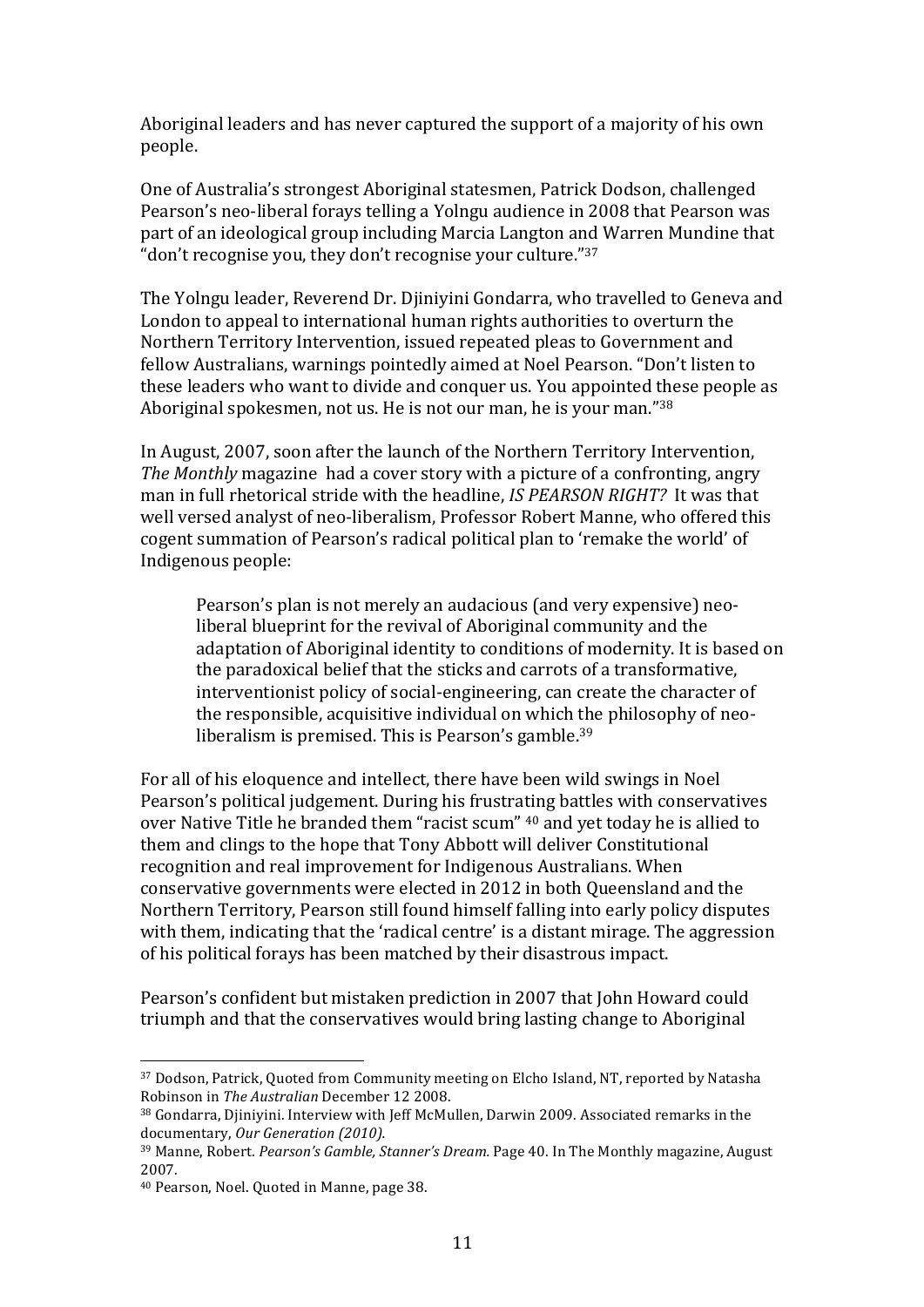society helped persuade another prominent Aboriginal leader, Galarrwuy Yunupingu from Northeast Arnhem Land, to dramatically reverse his original condemnation of the NT Intervention. Just weeks before the federal election of November 2007, Yunupingu switched support to Howard and the Intervention. This stunning political power-play, orchestrated by Pearson and Marcia Langton, also a supporter of the NT Intervention,<sup>41</sup> allowed me to witness how desperate the neo-liberals had become for a shock intervention into the Aboriginal way of life. My conversation with Yunupingu in Melbourne that night was telling.

> I asked Yunupingu in front of several others that night why he was willing to surrender to the terms of the Intervention. He said Pearson had told him that Howard was going to win the election. A respected Aboriginal scholar, now deceased, asked, 'Jeff, you don't think John Howard is going to win this election?' I replied that I was certain the Howard Government was doomed and that it had been one of the most damaging to the rights and progress of Indigenous people. About two years into the Intervention, Yunupingu changed his mind and again condemned it. He said he was reluctantly persuaded to support the 'rough edges of the Intervention', as he put it, that he had been misled, that it was forced on Aboriginal communities, that it went over the head of the most senior leaders, that it had brought '...no change on the ground, just control of people's lives that is driving us crazy.'42

The Northern Territory Emergency Response Act (2007) and the Stronger Futures legislation (2012) extending the major provisions of the Intervention for another ten years have proven, as Aboriginal advocate, Pat Turner, warned "the Trojan Horse"<sup>43</sup> to control Aboriginal remote communities, a process which ultimately facilitates the exploitation of minerals on these lands. Clearly the Intervention fulfils David Harvey's other key tenets of neo-liberalism. The Government is facilitating the redistribution of mineral wealth as well as directing the major development contracts not to Aboriginal communities but to those tycoons heading mining companies and construction alliances. Most of the initial \$3billion of taxpayer's money invested in the Intervention will be absorbed in this fashion with little improvement in Aboriginal life after the first five years of the manufactured 'emergency'. Above all, the new land grab driven by neoliberalism denies Aboriginal communities the right to shape their own destiny and concentrates extraordinary decision-making power in Canberra to shape the free-market exploitation and development.

The shadow of the great white protector, Auber Octavius Neville, once more falls across Aboriginal Australians. A century ago Chief Protector Neville insisted that

<sup>&</sup>lt;sup>41</sup> Langton, Marcia. In a discussion chaired by Anglican Archbishop Philip Freier of Melbourne Langton debates the Intervention with former NT Chief Minister, Clare Martin. Melbourne 2008. <sup>42</sup> Yunupingu, Galarrwuy, Conversation at Melbourne Law School, November 2007, quoted by Jeff McMullen in The Search for Common Ground, Journal of Indigenous Policy, Issue 13, University of Technlogy, Sydney.

<sup>&</sup>lt;sup>43</sup> Turner, Pat' and Watson, Nicole, The Trojan Horse, in Jon Altman and Melinda Hinkson (Eds), Coercive Reconciliation: Stabilise, Normalise, Exit Aboriginal Australia, Arena Publications, Melbourne, 2007.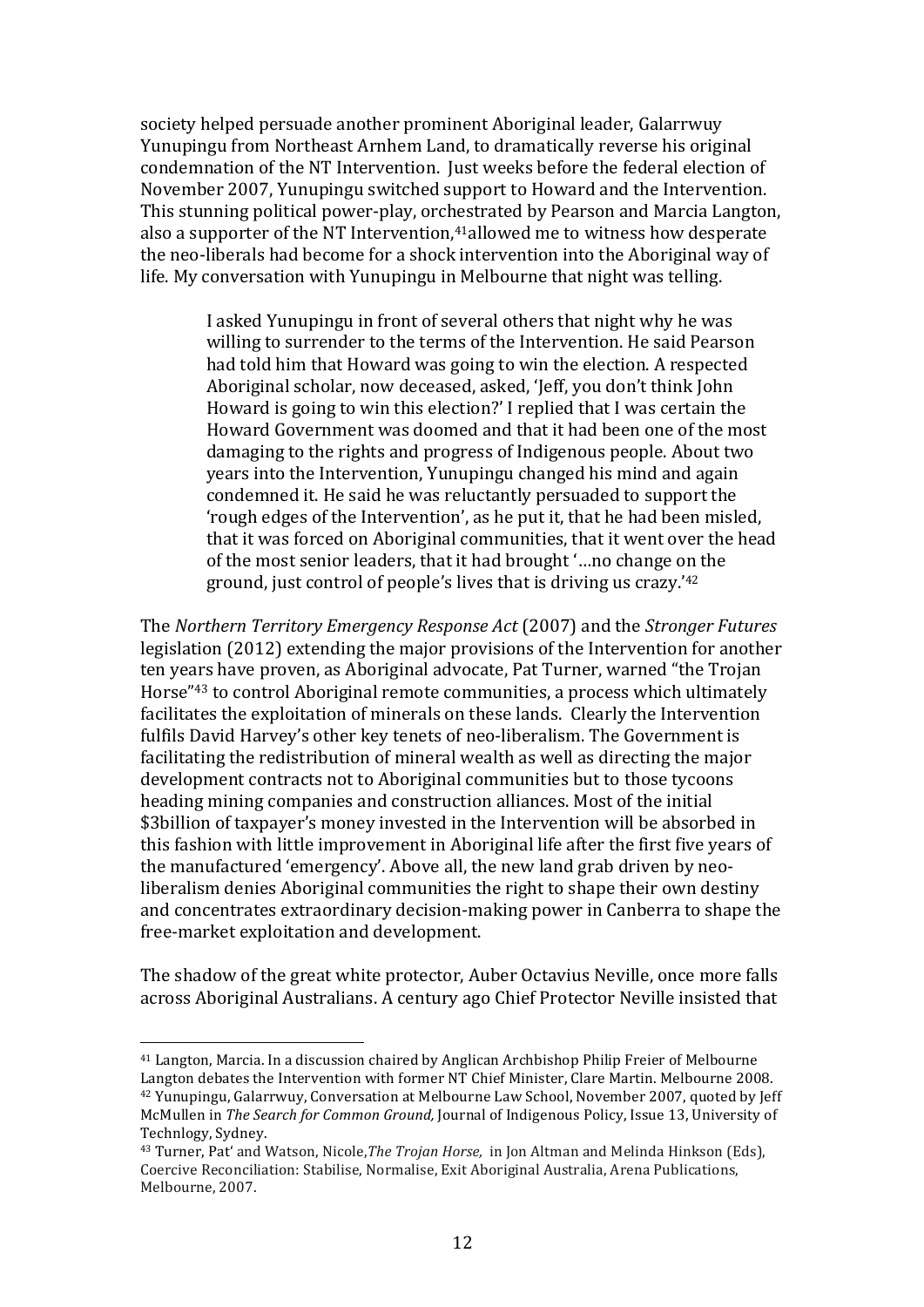Aboriginal people "have to be protected against themselves whether they like it or not."<sup>44</sup> This is the logic that gave us the Stolen Generations and it is the neoliberal rationale today for why Aboriginal parents can be judged enmasse as being incapable of caring for their children (the false pretence for the Northern Territory Intervention) and why Aboriginal parents can be punished by losing welfare payments if a child repeatedly misses school.

"Should we call Jenny... 'Protector Macklin'? I think perhaps she fits that role at the moment all too well and it's a tragedy."45 The former Liberal Prime Minister, Malcolm Fraser, with this sharp criticism of the current Labor Minister for Indigenous Affairs, Jenny Macklin, underscored how neo-liberalism has infected both major political parties in Australia today. It is one of the cutting ironies of contemporary Australian politics that both major parties reached rare bipartisan agreement to remove Aboriginal people in the 73 prescribed communities from the protection of the Racial Discrimination Act (RDA). This was condemned by United Nations Human Rights authorities but brought no real change of heart in the Government's neo-liberal approach. When I complained to the Government that it was feigning re-instatement of the RDA but clearly persisting with discriminatory policies then only aimed at Aboriginal people the Minister reacted with great indignation. On 21 March 2011, I replied with an open letter to 'Protector' Macklin.

# An Open Letter to the Australian Government

"Dear Minister.

The Australian Government has finally admitted that the Northern Territory Emergency Response (the Intervention) was a "major shock' and a "serious affront' causing 'anger, fear and distrust' in Aboriginal communities. The government and the Opposition leader Tony Abbott also now admit that there was 'no prior consultation' with Aboriginal people. Mr Abbott adds that 'One of the problems with the Intervention was its 'top-down' nature.

.....Your words to me are strikingly different to those you used when the Howard Government made the first dramatic alterations to the Land Rights Act. You will recall that we both attended the National reconciliation Planning Workshop in Canberra in May 2005, when Prime Minister John Howard declared that Aboriginal land tenure had to be changed. A year later, as traditional owners and communities lost direct control over development and township land, you said in Parliament:

"The Aboriginal Land Rights Act of 1976 was the first and strongest legal

<sup>&</sup>lt;sup>44</sup> Neville, A.O. Testimony before the Moseley Royal Commission. Quoted in Zalums, E (Elmar) and Stafford. H. (1980) A bibliography of Western Australian Royal Commissions, select committees of parliament and boards of inquiry, 1870-1979 Blackwood, S. Aust. E. Zalums & H. Stafford ISBN 0-9594506-0-2

<sup>&</sup>lt;sup>45</sup> Fraser, Malcolm. Former Prime Minister of Australia speaking at a meeting of concerned Australians in Melbourne, March 2012. Quoted also by Jeff McMullen in Protector Macklin's Intervention, Arena Magazine, Melbourne April 2012.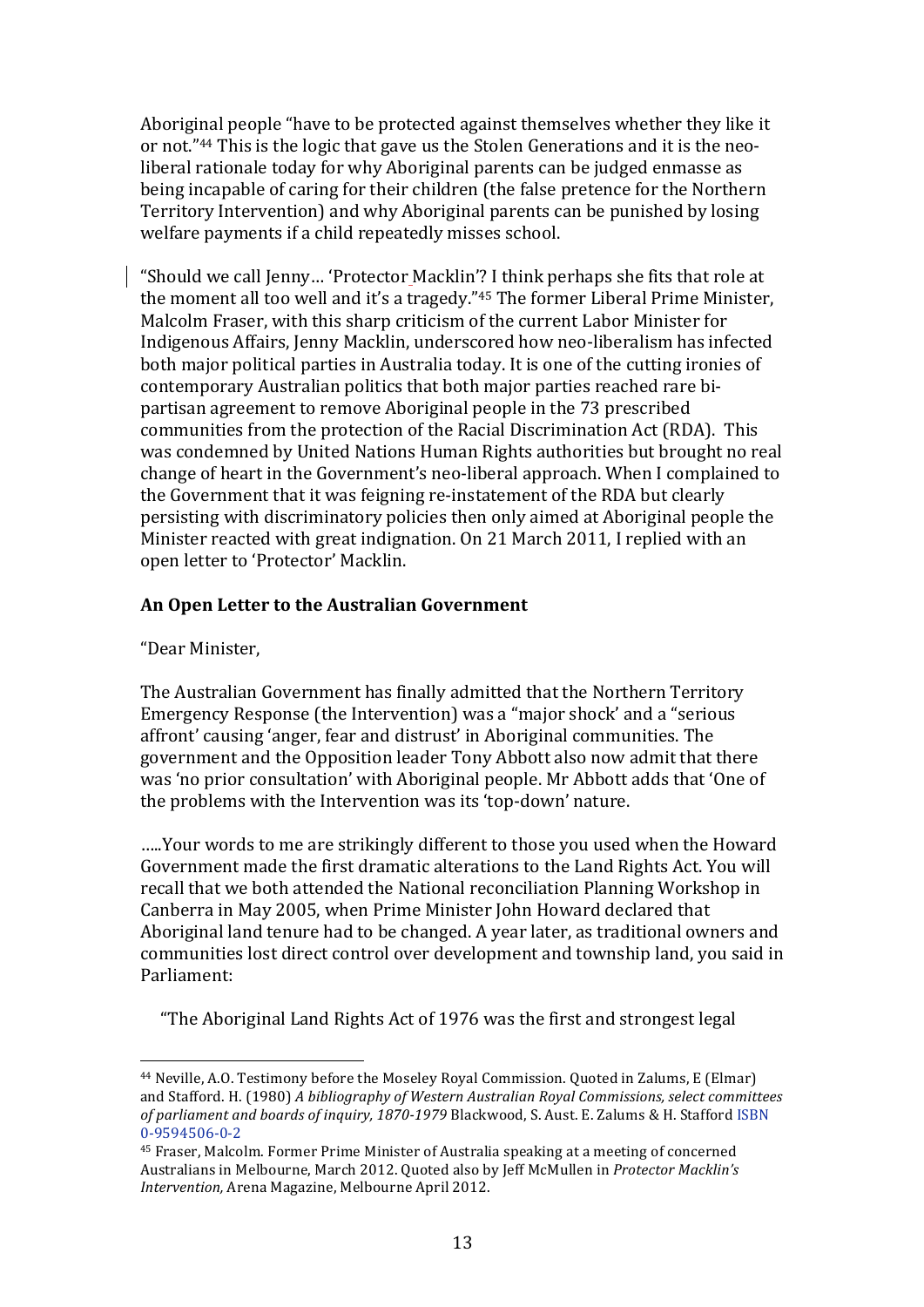recognition of the profound connection Indigenous people have to their country. It recognized the communal nature of land ownership in Aboriginal law and culture through a form of freehold title. The Act, back in 1976, represented the most significant set of rights won by Aboriginal people after two centuries of European settlement."

Since you became a minister in the Australian Government, however, we have seen further changes to the Land Rights Act...Furthermore, you are extending this challenge to Indigenous people's control over their lands by expanding a policy aimed at ending or changing communal ownership of Aboriginal land.

You bluntly assert that 'economic development on Indigenous lands has traditionally been hampered by the communal ownership of land'. This is an ideological view, easily contested by a wider knowledge of Indigenous history both here and around the world. I would refer you to the work of the Harvard Project on American Indian Economic development (2008) and research by Nobel laureate economist Elinor Ostrom, who has shattered the myth of the 'tragedy of the common' while producing evidence that, for Indigenous people, communal land ownership is so often a key ingredient of successful development."46

### **Conclusion**

Sadly, neither this letter nor more than 400 public submissions to the Senate's Inquiry on the *Stronger Futures* extension of the Intervention measures have ended the neo-liberal denialism that prevails in Canberra. There is no real Government interest in listening to the voices of Aboriginal leaders such as Djiniyini Gondarra of Elcho island and Rosalie Kunoth-Monks of Utopia who believe that only a defence of Aboriginal sovereignty and self-determination can ensure the survival of traditional Indigenous culture on the homelands. Both major political parties deny the global evidence that Indigenous development is best advantaged by self-management. The Government denies that it continues to discriminate against Aboriginal people, even as the UN Human Rights Commissioner, Dr Navi Pillay, condemns the ongoing injustice of draconian controls on Aboriginal life in the prescribed communities in the Northern Territory. The Government's own national assessment and NT Government reports show that the welfare of Aboriginal children has suffered over the first five years of the Intervention, but with Orwellian double-speak Prime Minister Julia Gillard still boasts of a 'stronger future' for Aboriginal people.

At a large gathering of Aboriginal leaders at Maningrida in 2012. Djiniyini Gondarra cried out in anguish. "This legislation is killing us", he said. "We are losing 9 or 10 people every week. People can't live. They have lost their will and all hope".47

For Aboriginal Australians, this is the legacy of neo-liberalism.

<sup>&</sup>lt;sup>46</sup> McMullen, Jeff. *Correspondence on the Intervention*. An exchange of letters between Minister for Families. Housing, Community Services and Indigenous Affairs, Jenny Macklin MP and Jeff McMullen, published in *Arena Magazine* No 111, pp 31-35, April 2011.

<sup>&</sup>lt;sup>47</sup> Gondarra, Djiniyini. Speech at Maningrida Senate Hearings. Reported by Jeff McMullen in *The New Land Grab, The Tracker Magazine. March 2012.*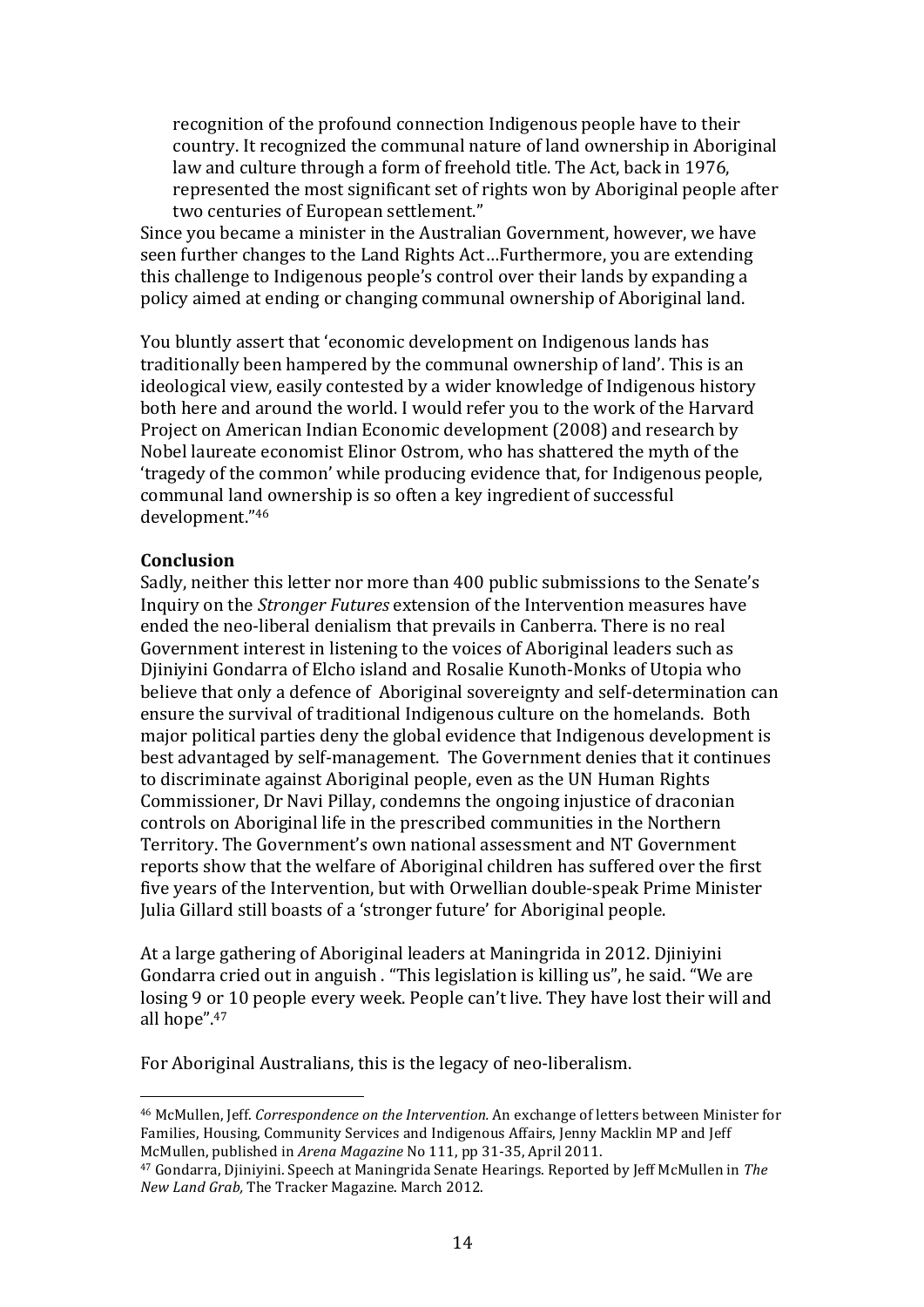### Bibliography

Altman, Jon and Martin, David, Editors, *Power, Culture, Economy, Indigenous Australians"and"Mining, Published"by"CAEPR."Australian"National"University."1993.*

Altman, Jon and Hinkson, Melinda (Eds), *Coercive Reconciliation: Stabilise*, *Normalise, Exit Aboriginal Australia, Arena Publications, Melbourne, 2007.* Cornell, Steven and Kalt, Joseph, eds, *What Can Tribes Do? Strategies and Institutions"in"American"Indian"Economic"Development?* American Indian Studies Center, UCLA, Los Angeles. 1992.

Ferguson, James. *Global Disconnect: Abjection and the Aftermath of Modernism,".In J.X. Inda and R.Rosaldo, editors, The Anthropology of* Globalization, pp 136-153. Published by Blackwell, Malden, Massachusetts, 2002.

Gore, Al. The Assault on Reason, pp 191-214, published by Bloomsbury, London 2007.

Grant, Ernie. *My Land, My Tracks*, Published by Innisfail and District Education Centre, Innisfail Queensland 1998.

Grant, Ernie. *Holistic Planning & Teaching Framework*, produced by Critical Mass Media, Queensland, 2005.

Gregory, Steven. The Devil Behind the Mirror: Globalization and Politics in the *Dominican Republic, Published by University of California Press, Berkley,* California, 2007.

Harvey, David. *A Short History of Neoliberalism*, Oxford University Press. Oxford. 2005.

Hughes, Helen and Warin, Jenness, A New Deal for Aborigines and Torres Strait *Islanders in Remote Communities, page 2, Issue Analysis Number 54, The Centre* for Independent Studies, March 2005.

Klein, Naomi. *The Shock Doctrine: The Rise of Disaster Capitalism, published by* Penguin Books, London 2008.

Langton, Marcia. *The Resource Curse.* Griffith Review. Edition 28. Griffith University. Queensland. May 2010.

Manne, Robert. *A Dark Victory, How Vested Interests Defeated Climate Science*, In The Monthly, issue 81, pp 22-36. Collingwood. August, 2012.

Manne, Robert, "*Bad News, Murdoch's Australian and the Shaping of the Nation",* page 3, Quarterly Essay, issue 43, 2011